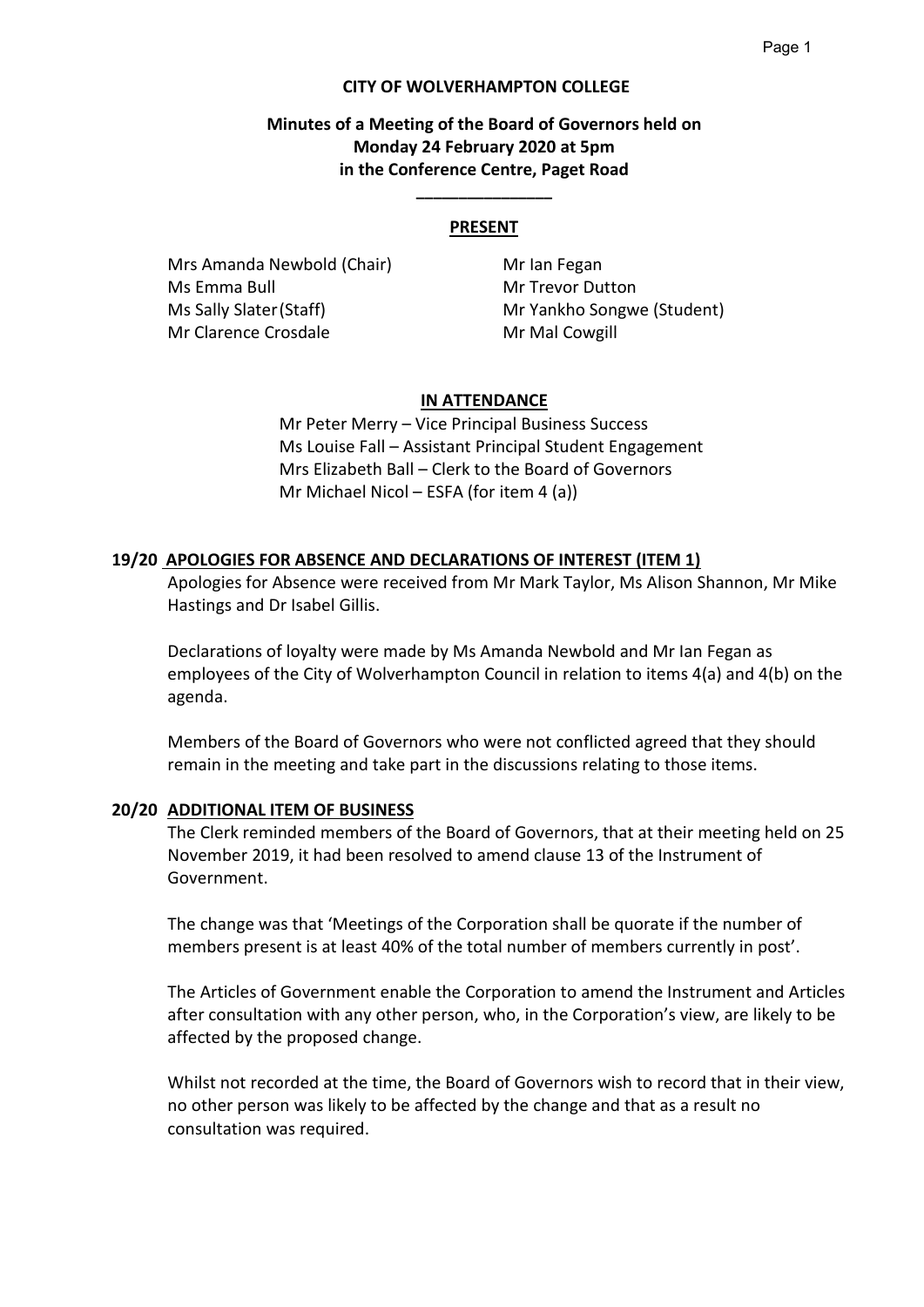**It was resolved that it be formally noted that the Board of Governors was of the view that no other person was likely to be affected by the change to the Instrument of Government and that as a result no consultation was required.**

#### **21/20 MINUTES OF THE PREVIOUS MEETING (ITEM 2)**

The minutes of the meeting held on 27 January 2020 were approved as a correct record.

#### **22/20 MATTERS ARISING**

#### 08/19 Benchmarking

It was noted that this matter would be given further consideration once the work being undertaken by the AoC was complete and that the action should be removed from the list of outstanding actions.

#### 43/19 Report from the Audit Committee

It was agreed that a session relating to risk appetite should take place at the Governors' Strategy Session on Monday 23 March 2020.

#### 81/19 Education Business Centre

It was reported that following the process of due diligence, the College had taken over the management of the Education Business Centre.

#### 121/19 Subsidiary Company

It was noted that Jon Crockett had agreed to become a Director of the Subsidiary Company and that an update report would be considered as part of the meeting.

### 159/19 Outline of QSR Process

The Assistant Principal Student Engagement confirmed that the review had taken place between 5 and 7 February 2020 and that an update would be provided as part of the meeting.

### 14/20 Procurement of Student Management Information System

The Vice Principal Business Success reported that at the last meeting, the Board of Governors approved that the contract for the new Student Management Information system be awarded to Tribal Education.

In addition to this however, it was noted that the intention is to install a new network system and to submit a Salix bid for funding to support the purchase of energy efficient servers.

### **23/20 CORRESPONDENCE (ITEM 3)**

The Clerk referred Governors to the letter from the FE Commissioner dated 5 February 2020, which outlined the increased focus on FE Colleges by Government and the effect of the demographic upturn.

The Clerk also reported that Andrew Tyley, a Deputy FE Commissioner, had recently addressed the West Midlands Clerks' network event and a copy of his presentation would be circulated to all Governors.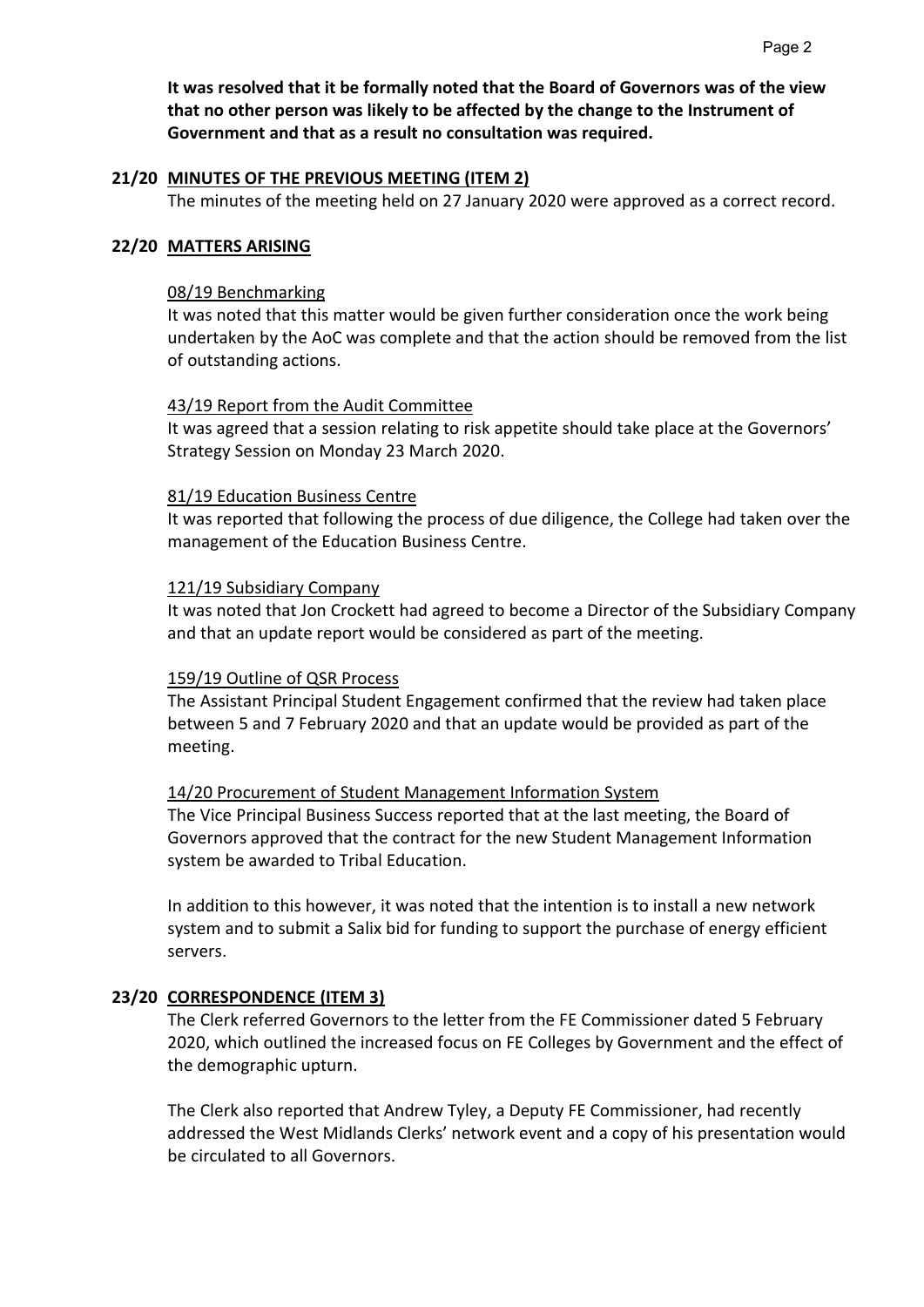# **24/20 INDEPENDENT BUSINESS REVIEW (ITEM 4(a) (Confidential minute)**

# **25/20 REPORT FROM THE CAMPUS TRANSFORMATION OVERSIGHT GROUP (ITEM 4(b) (Confidential minute)**

#### **26/20 HE QUALITY AND STANDARDS REVIEW UPDATE (ITEM 5)**

The Assistant Principal Student Engagement reported that the review had taken place over a period of three days and had involved meetings with staff and students and consideration of relevant evidence.

A particular theme of the review had been to examine how the College treats and handles informal complaints.

It was noted that no feedback was given after the review and that it was anticipated that the draft report would not be available for at least two months. Once finalised a copy of the report would be made available to the Office for Students, but it would not be published.

#### **It was resolved that the report be noted.**

### **27/20 STUDENT UNION UPDATE (ITEM 6)**

The Student Governor presented the Student Union update which had been prepared by the President of the Student Union for 2018/19.

Governors noted the activities that had taken place during the year including the induction week/fresher fair and the success of the charitable fundraising activities.

It was highlighted that the Health Fair, the Student Conference and the National Careers Week had also been very successful and that the Student Union had been able to support the student enrichment programme by providing funding for class or larger group enrichment activities.

Governors commented that the financial statements indicated a better position than the previous year and were advised that this has been as a result of some additional fundraising and close monitoring of spend.

Governors asked whether more could be done to encourage students to be better engaged in Governors' meetings and noted that there was potential for students to 'shadow' Governors or for a session on the role of Governors to be included at the Student Conference.

The Student Governor confirmed that the Student Union also wanted to give more insight into the role.

The Board of Governors thanked the Student Governor for presenting the report.

**It was resolved that the report be noted.**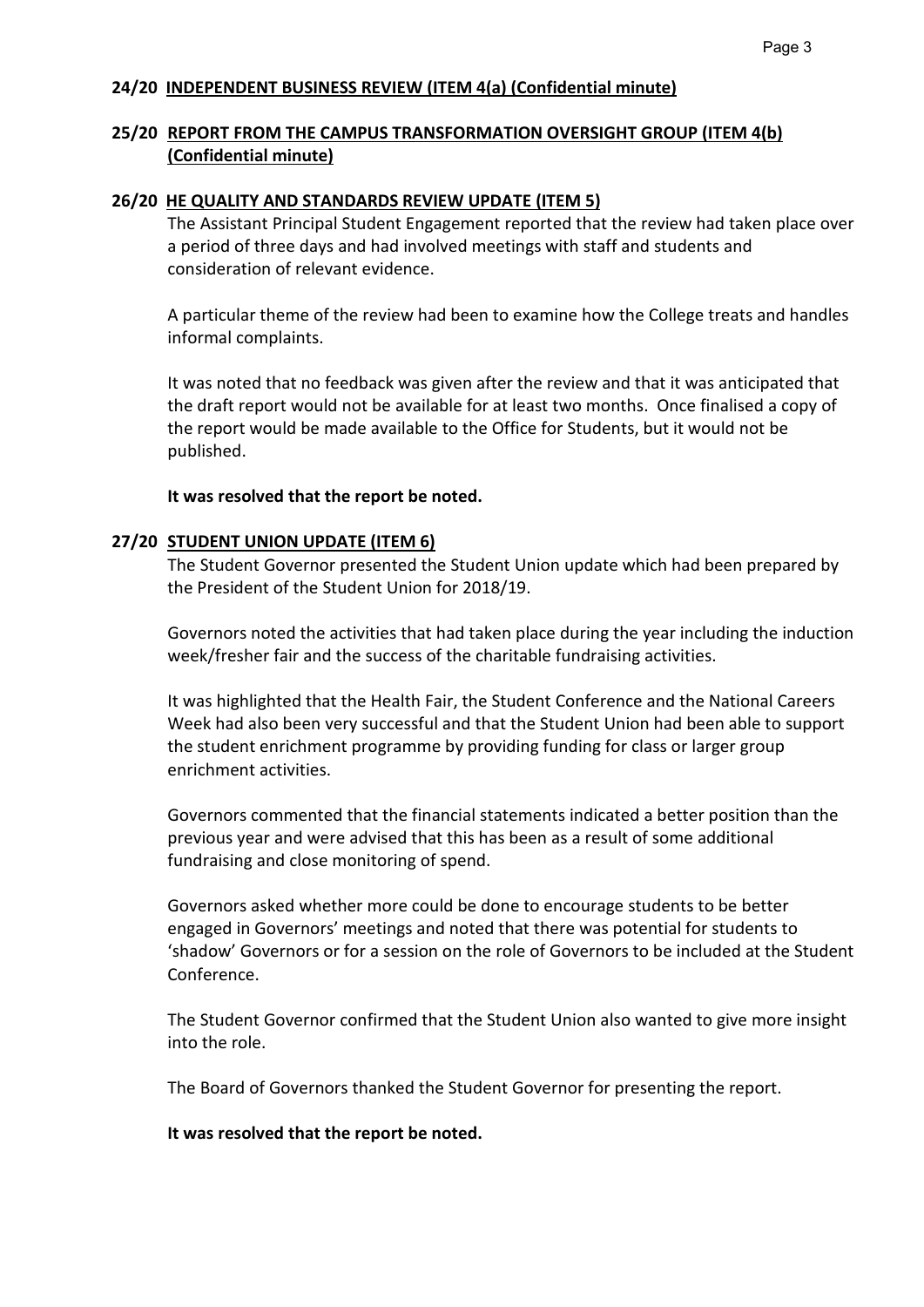# **28/20 MANAGEMENT ACCOUNTS (ITEM 7(a)**

The Vice Principal Business Success presented the Management Accounts to the end of December 2019 and highlighted key points including:

- the operating surplus in comparison to the budgeted deficit is as a result of positive variances in income, a negative variance in pay expenditure and non pay savings.
- Adult recruitment is in line with 2018/19, with some sub-contracted provision planned.
- 16-19 recruitment is ahead of contract.
- Additional support income is ahead of budget as is apprenticeship income.
- Advanced learner loans income has increased.
- Pay as % of income is 66.5%.
- Pay costs reflect upstaffing around areas of growth and a reduction in the College's overall vacancies.
- Financial Health continues to be inadequate.
- Cashflow continues to be monitored carefully to ensure adequate liquidity.

# **It was resolved that the Board of Governors:**

- Note the Management Accounts to 31 December 2019.
- **Note the current operating surplus relative to the budgeted deficit.**
- **Note the closing cash position in comparison to the same time in 2018/19.**

# **29/20 INTEGRATED FINANCIAL MODEL FOR COLLEGES (ITEM 7(b)**

The Vice Principal Business Success reported that the the Integrated Financial Model for Colleges must be submitted to the ESFA by the end of February 2020 but that it is proving extremely difficult to complete.

It was noted that the figures being inputted are those included in appendix 2 to the report on the Independent Business Review which reflect the approved 2019/20 budget forecast and the latest 2020/21 and 2021/22 figures which have been reviewed by BDO.

The Vice Principal Business Success confirmed that the Board of Governors must approve the IFMC, but that it was not in a form which could be printed out for formal consideration.

As a result, the Board of Governors approved the information to be included in the IFMC and the assumptions on which it was based.

It was also agreed that the accompanying commentary should reflect the commentary which accompanied the financial plan for the year from 2019 and the commentary on performance in year/areas of re-forecast.

**It was resolved that subject to the above the IFMC be approved.**

# **30/20 SUBSIDIARY COMPANY UPDATE (ITEM 7(c)**

Governors considered the report which provided an update on the activities of the wholly owned subsidiary company since incorporation in 2019.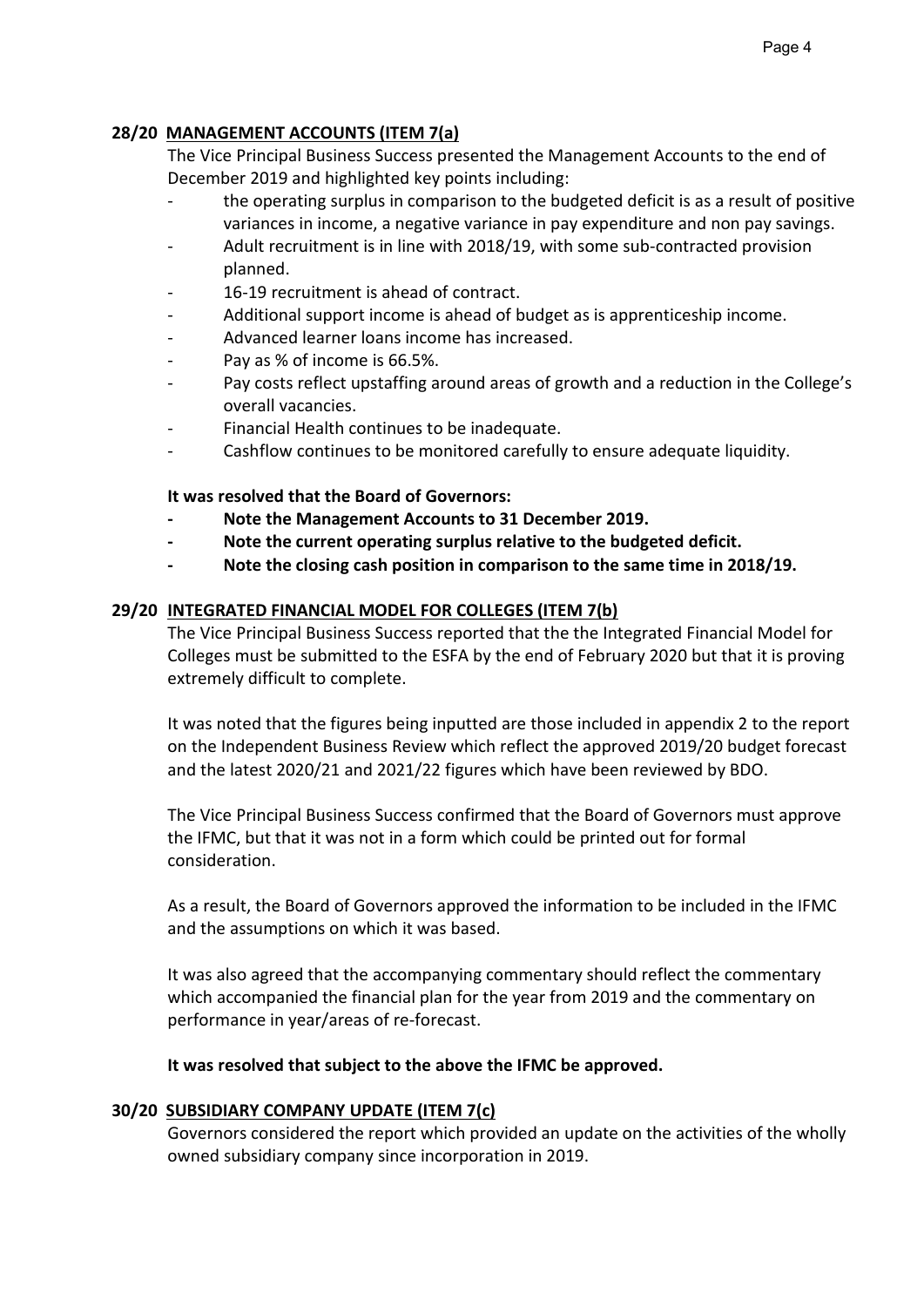It was noted that cleaning staff were transferred to the subsidiary company on 1 August 2019 and that the intention was to transfer the security service as from 24 April 2020.

The Vice Principal Business Success highlighted key issues in the report including the proposal to provide an uplift to the National Living Wage to mitigate high levels of turnover.

It was also reported that employees of the subsidiary company are offered membership of the National Employment Savings Trust pension scheme. As both the employer and employee contributions to this scheme are much lower, it is more accessible for lower paid workers.

Governors commented that it would be useful to collect feedback from staff who were employed by the subsidiary company and the Vice Principal Business Success reported that consideration is also being given to how these staff can be involved with all college activities.

### **The Board of Governors noted:**

- **The progress made following the incorporation of the College's subsidiary company on 3 June 2019.**
- **The Company's key activities and updated structure that incorporates the additional provision of security services.**
- **The effect of the National Living Wage on Company pay costs from 1 April 2020.**
- **The planned transfer of security personnel from Olympian Security on 24 April 2020.**

### **31/20 GOVERNOR LINKS UPDATE (ITEM 8(a)**

The Clerk to the Board of Governors provided an update on the Governor link activity that had taken place since 1 January 2020.

It was noted that Governors had been invited to attend at the Curriculum Purchasing meetings in March 2020 and it was hoped that at least one Governor would attend each of the sessions.

It was also noted that a protocol for learning visits was being developed.

### **It was resolved that the report be noted.**

### **32/20 GOVERNANCE DEVELOPMENT PLAN UPDATE (ITEM 8(b)**

The Clerk to the Board of Governors presented the report which provided an update on actions identified in the Governance Development Plan.

In relation to Governor Training and Development, it was noted that individual development and training plans were being developed and the Clerk reminded Governors of the training modules that could be accessed from the Education and Training Foundation.

Governors were also requested to advise the Clerk of any other training and development that they had undertaken which was relevant to their role as Governor.